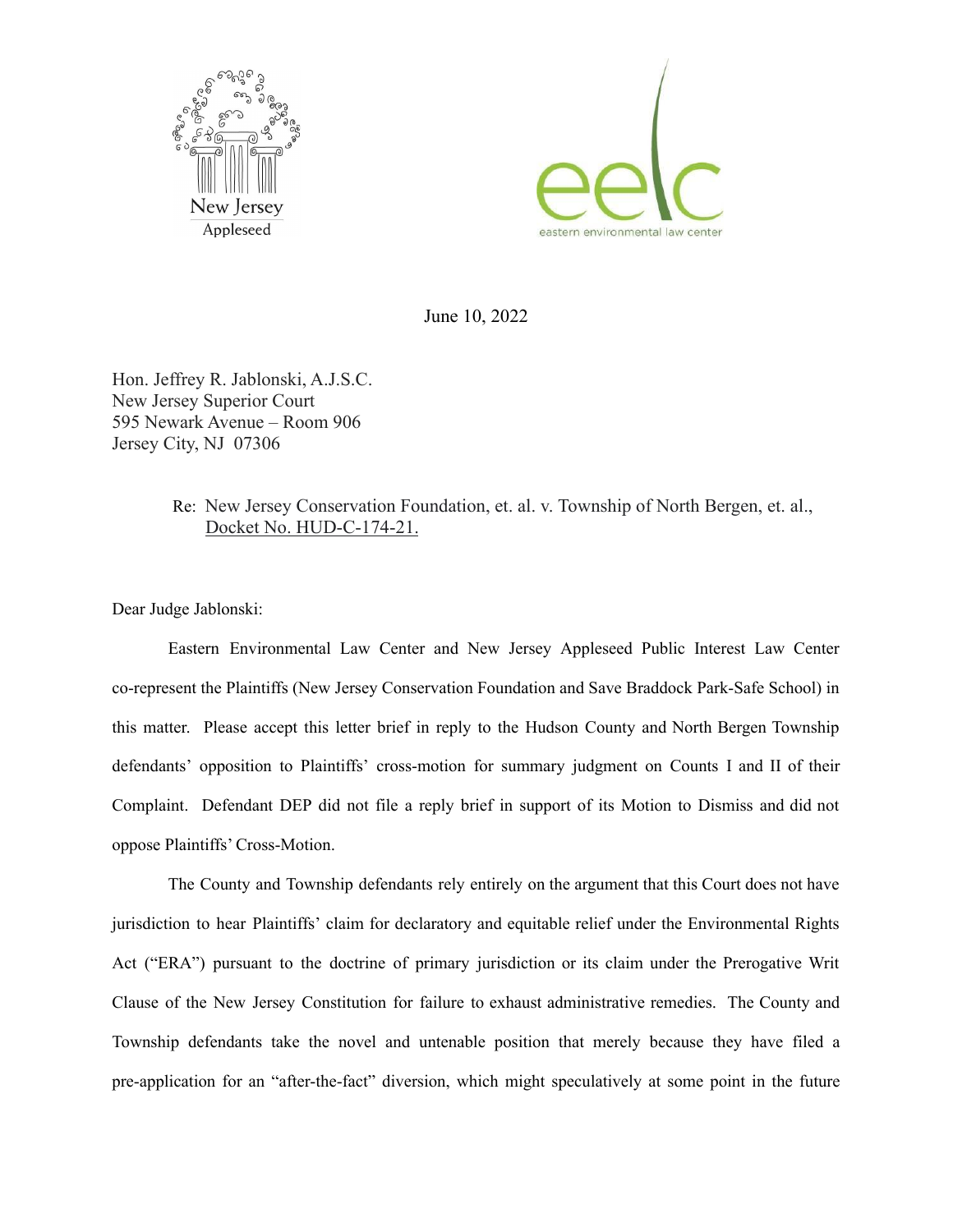turn into a full application, the Court does not have jurisdiction to correct the ongoing and unlawful encumbrance of dedicated parkland that has been ongoing since 2001. It is a position that cannot be supported by Green Acres regulations or public policy. Critically, the DEP has already issued a notice and order (also known as a final agency decision) which declared the County and Township defendants to be responsible for an ongoing violation of the Green Acres laws and associated regulations. The DEP issued its final agency decision in this regard on March 16, 2011. The DEP submitted this critical final agency decision to this Court as  $Exhibit A$  to the Certification of the Deputy Attorney General. It is a critical piece of the record before this Court. Therefore, it is indisputable that the County and Township defendants are liable for an ongoing environmental violation and this Court must now grant equitable relief to the Plaintiffs pursuant to the Environmental Rights Act.

#### TABLE OF CONTENTS

#### LEGAL ARGUMENT

- I. The DEP Issued a Final Agency Decision on March 16, 2011, Regarding the County and Township Defendants' Ongoing and Illegal Impairment of Braddock Park.
- II. This Court Has Jurisdiction to Grant Plaintiffs' Request for Relief Under the ERA Because DEP Has Already Determined the Illegality of Hudson County's and North Bergen's 2001 Diversion of Parkland Has Yet to Be Corrected or Legalized.
- III. "It is Manifest That the Interests of Justice," Permit This Court to Grant Relief Pursuant to Plaintiffs' Prerogative Writ Action Against the Hudson County and North Bergen Defendants.
- IV. DEP is a Necessary and Indispensable Party to This Action.
- V. Defendants Do Not Dispute the Facts Necessary to Grant Plaintiffs' Requested Relief Under Counts I and II of Their Complaint. .

### **CONCLUSION**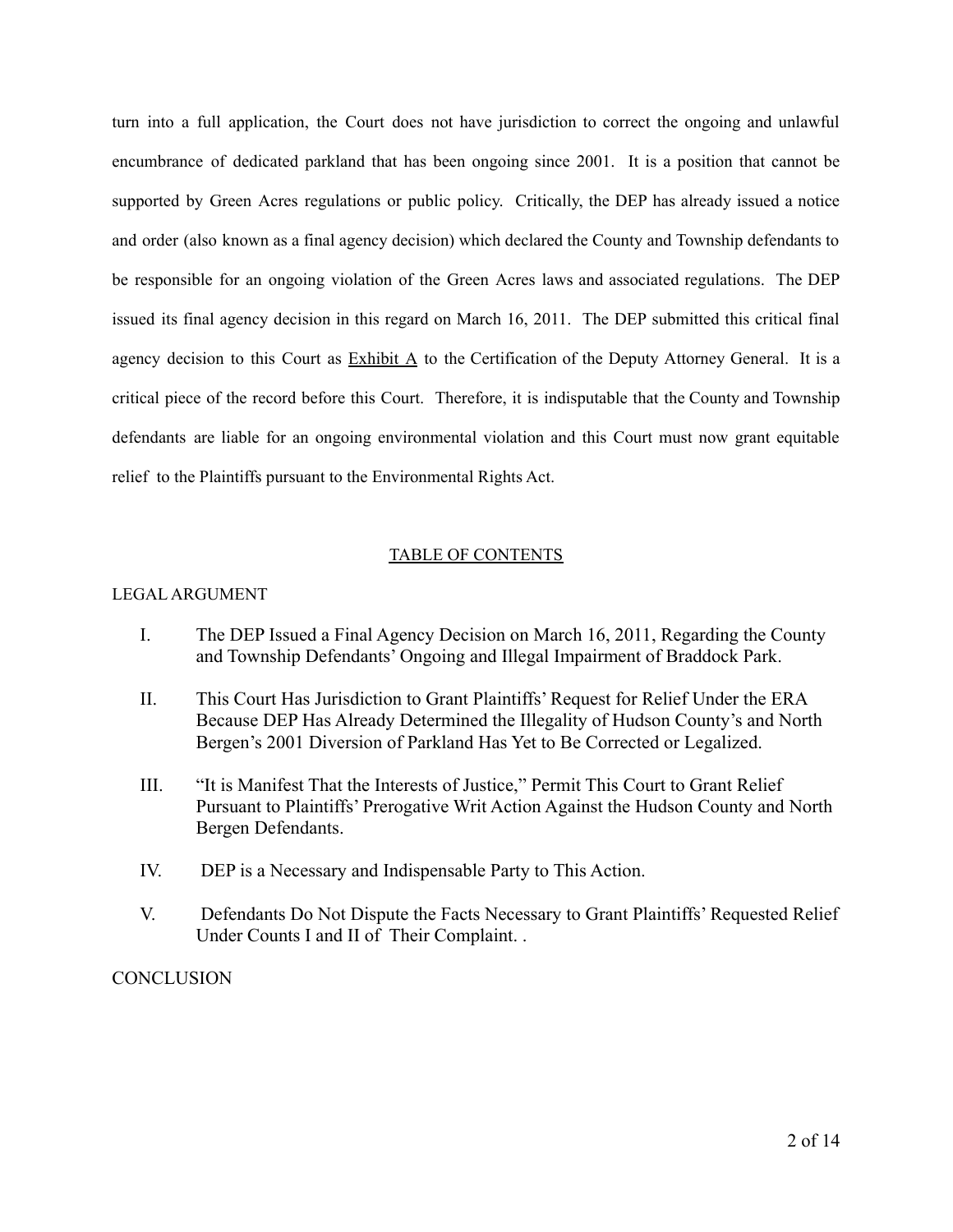## LEGAL ARGUMENT

# I. The DEP Issued a Final Agency Decision on March 16, 2011, Regarding the County and Township Defendants' Ongoing and Illegal Impairment of Braddock Park.

On March 16, 2011, the DEP issued a notice and order to the County and Township defendants. See Certification of Deputy Attorney General Jill Denyes, Esq., Exhibit A. The authenticity and correctness of the document presented by the DEP in this matter is undisputed. In that Notice, the DEP stated, as follows:

Our records do not indicate North Bergen Township or Hudson County ever making application or receiving prior approval to remove the Green-Acres funded field and place school trailers on the park property. **The placement of school trailers and other parking uses on Green Acres encumbered parkland is a violation of the Green Acres regulations** (see N.J.A.C. 7:36-25.2), which states that a local government unit shall not divert to a use other than recreation and conservation purposes any funded or unfunded parkland without prior approval from the Commissioner of the Department of Environmental Protection and the State House Commission. **The Township will need to take immediate action to address this issue.**

In order to resolve this compliance issue, please submit to this office a plan that includes a reasonable timetable for the removal of the school trailers from the Green-Acres funded property and restoration of the site to its preexisting park condition by April 22, 2011.

[Denyes Cert., Exhibit A, emphasis added.]

The DEP's March 16, 2011 Notice of Violation and associated findings therein constitute

an agency "order" in the context of the Green Acres laws and regulations. See Gloucester Cty.

Improvement Auth. v. N.J. Dep't of Envtl. Prot., 391 N.J. Super. 244, 248 (App. Div. 2007). The

appellants in Gloucester County Improvement Authority requested an administrative hearing to

challenge a directive contained in a notice of violation letter issued to it by the DEP. The DEP

denied the hearing request and took the position that an administrative hearing could only be

granted after it made a final agency determination, because the directive in the notice of violation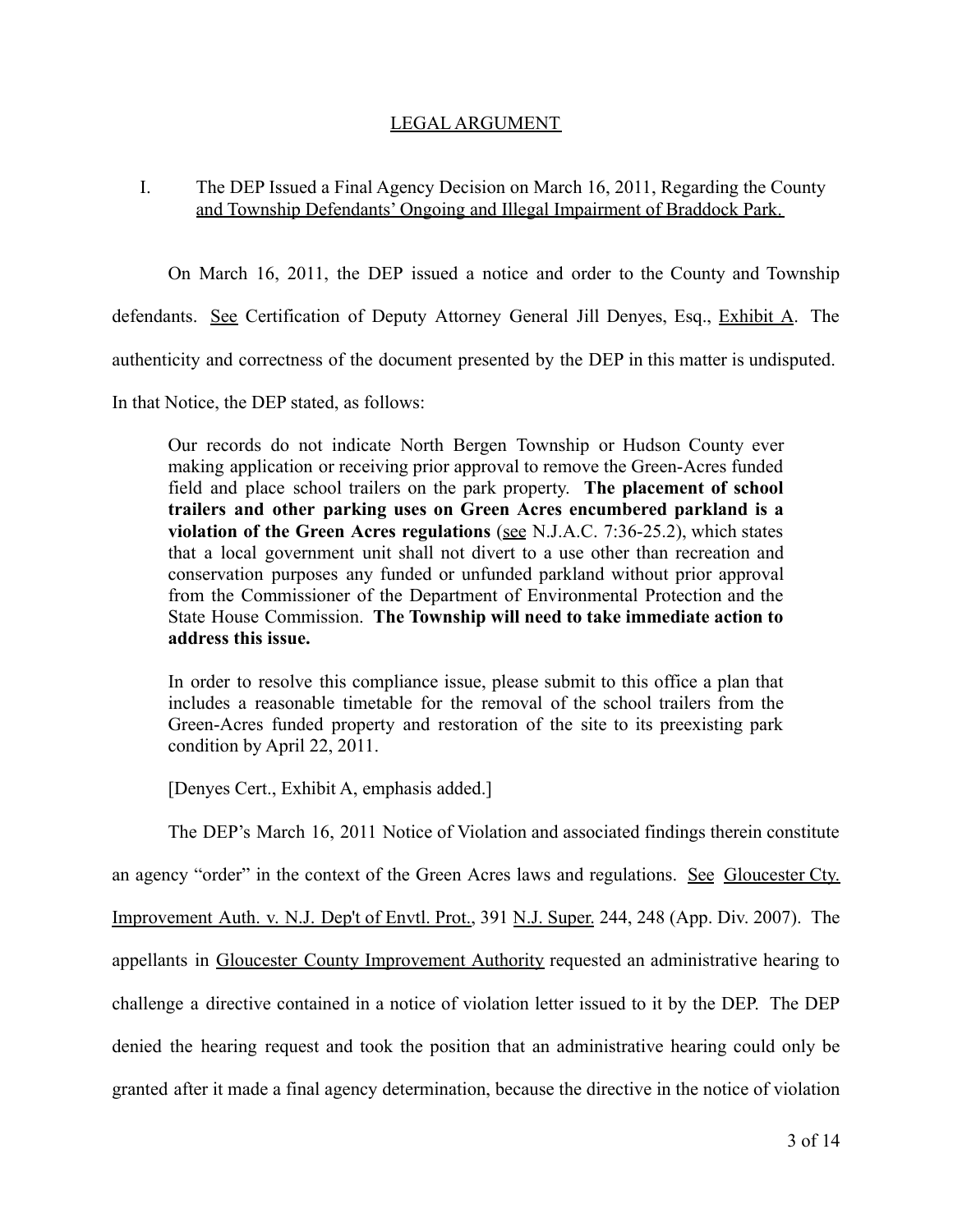letter purportedly did not constitute the DEP's requisite final agency determination. The Court disagreed with the DEP's position and held that "the notice of violation does not appear on its face to be a mere warning that has no immediate coercive impact upon the recipient." Ibid. Therefore, the Court held that the notice of violation letter constituted a final agency order that would entitle the recipient to request and receive an administrative hearing. The same logic applies in this matter. The DEP's March 16, 2011 notice and order to the Township and County defendants constitutes a final agency decision.

In this case, Hudson County and North Bergen Township never challenged the DEP's March 16, 2011 order to remove the illegal encumbrance in Braddock Park. Neither defendant ever requested an administrative hearing or filed any appeal of the DEP's March 16, 2011 order. Therefore, as a matter of law, the DEP's March 16, 2011 order is a *de facto* final agency decision and undisputed legal determination that the County and Township defendants are liable for an ongoing and continuing illegal diversion in Braddock Park. It is now too late for the County and Township to challenge the DEP's March 16, 2011 final agency decision and to claim that they are not in violation of the Green Acres laws and DEP's regulations.

### II. This Court Has Jurisdiction to Grant Plaintiffs' Request for Relief Under the ERA Because DEP Has Already Determined the Illegality of Hudson County's and North Bergen's 2001 Diversion of Parkland Has Yet to Be Corrected or Legalized.

In its reply brief Hudson County and North Bergen defendants conflate the concepts of standing, ripeness and primary jurisdiction, and misconstrue Superior Air Products Co. v. NL. Industries, Inc., 216 N.J. Super. 46 (App. Div. 1987) to erroneously declare, on one hand, that the ERA does not confer any substantive rights, while admitting on the other hand, that it grants a private right of action (and standing) to parties, such as Plaintiffs, to enjoin continuing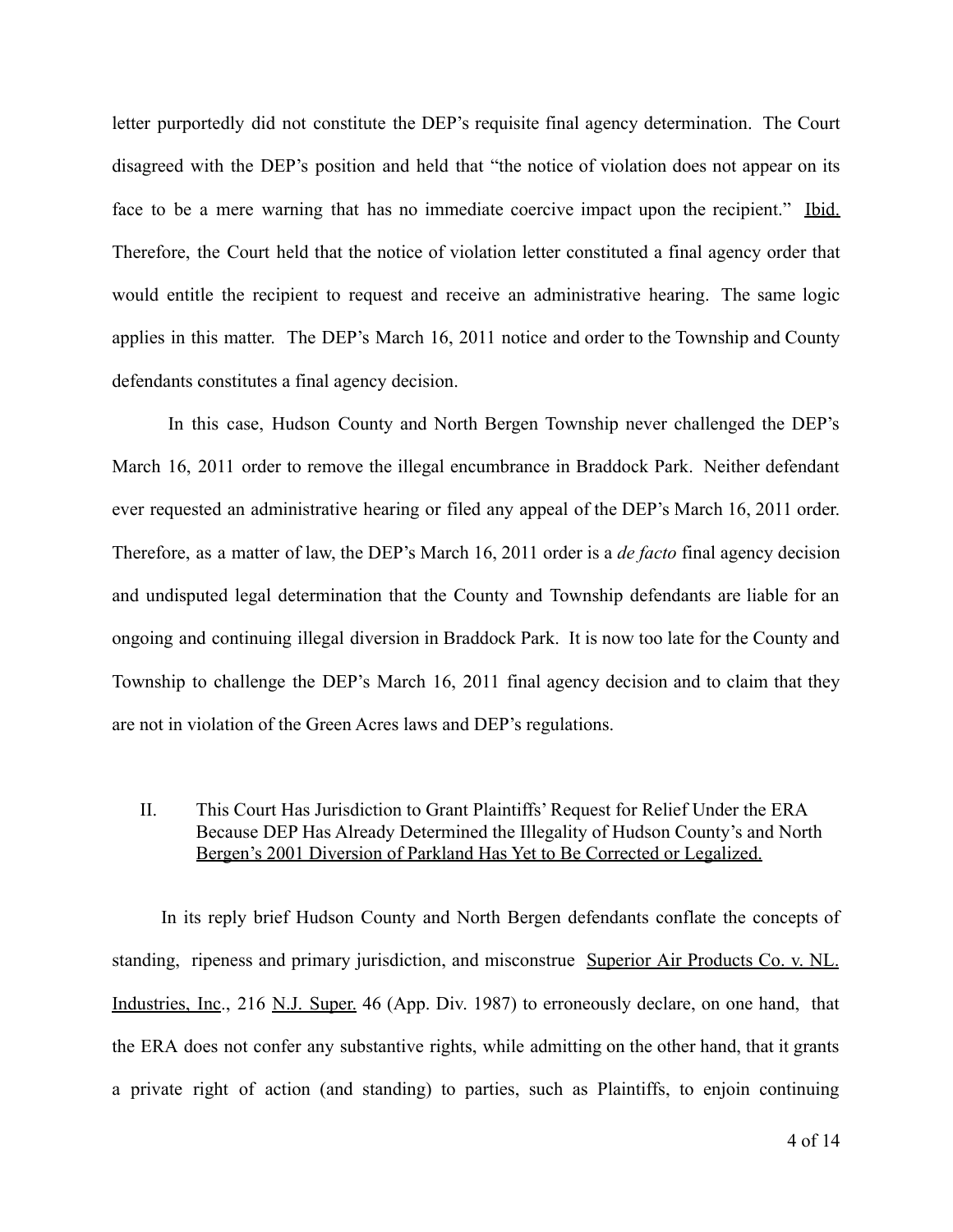violations of other environmental laws "as an alternative to [prosecutorial] inaction by the government." Twp./Co. Reply Br. at 7-8 (quoting Superior Air Products Co., supra, 216 N. J. Super. at  $60$ ).<sup>1</sup>

There is little doubt that since 2011, when DEP issued a Notice of Violation and demanded correction of that violation, that DEP has failed to enforce its order to correct. Early in the process, it was agreed that North Bergen/Hudson County would correct its unlawful impairment of parkland by removing the trailers within two and one-half years of the Notice. Walden Cert., Exhibit B. It was further agreed that if the trailers were not removed within that period time, defendants would have to file a diversion application for a longer term lease, not a permanent after-the fact diversion, in order to legalize the ongoing violation. Id.

For over eleven years, North Bergen has not progressed past the pre-application phase of the diversion process, and DEP has let North Bergen ignore one deadline to remove the trailers from the park after another elapse. In this sense, DEP has not taken any prosecutorial action to compel North Bergen to correct the ongoing impairment of dedicated parkland. It is this

<sup>1</sup> North Bergen and Hudson County argue that Plaintiffs misconstrue the precedential value of Superior Air Products with respect to the ERA. Twp./Co. Reply Br. at 7. However, in that matter the Court clearly did make reference to the ERA and actually included citations to the ERA when it said that the "statute expressly operates as an additional remedy." In fact, the following quoted language (with citations to the ERA included) makes this perfectly clear and Defendants' instant attempt to distinguish this case as inapplicable to the ERA is another disingenuous attempt to delay removal of its unlawful encumbrances in the park.

This statute expressly operates as an additional remedy "to existing administrative and regulatory procedures provided by law . . ." without superseding any "existing civil or criminal remedy now or hereafter available to any person or governmental entity. . . ." N.J.S.A. 2A:35A-12. Liberal construction is mandated. N.J.S.A. 2A:35A-13.

<sup>[</sup>Superior Air Prods. Co. v. NL Indus., 216 N.J. Super. 46, 58 (App. Div. 1987)]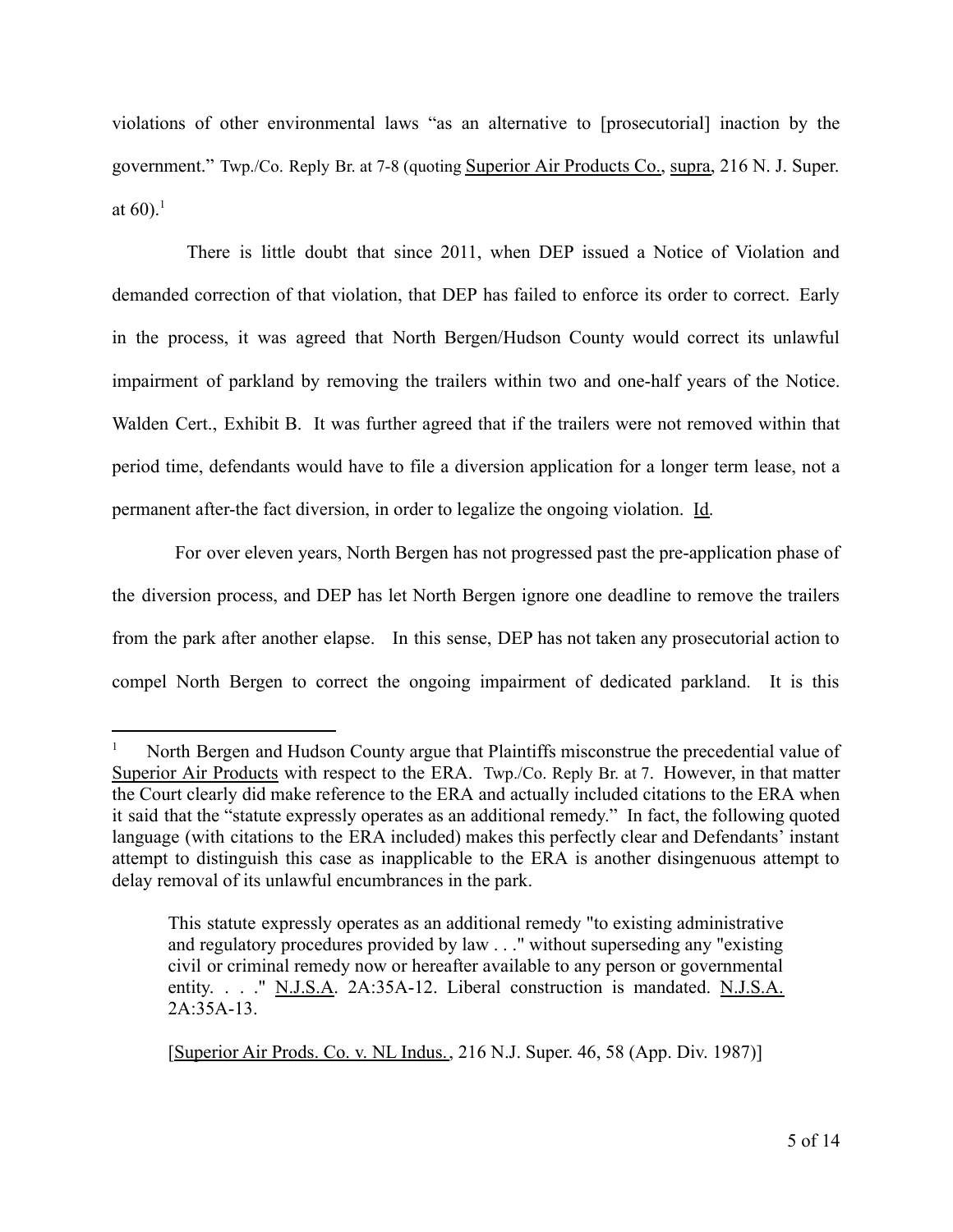inaction, in face of DEP's March 16, 2011 final agency determination of illegality, that requires the Court to exercise its jurisdiction under the ERA, and not defer to DEP's primary jurisdiction over the diversion process. DEP has already determined liability, and has just failed to compel defendants to correct the violation as DEP previously ordered them to do. Cf. N.J.S.A. 2A:35A-8 (requiring court to remit the parties to the administrative procedures if agency is required to make determination of liability). (Twp./Co. Reply Br. at 7).

It is the DEP's failure to enforce its finding of liability and order to correct the impairment of parkland for over a decade that is the heart of Plaintiffs' argument to support its cause of action under the ERA. Defendants are thus simply wrong when they say that Plaintiffs' entire [ERA] claim reduces to nothing more than frustration with the timing of the diversion process" Id. at 7; see also id. at 9 ("diversion process is taking too long").

Furthermore, North Bergen and Hudson County defendants are simply wrong when they state that they have never conceded taking unlawful action with respect to Braddock Park. Id. at 2. No defendant in this action has denied that DEP issued a Notice of Violation to North Bergen and Hudson County. It does not matter whether there is any ongoing consideration of an after-the-fact diversion application. Contrary to defendants' assertion on page 9 of their brief, just because there is an after-the-fact diversion application process available in DEP's regulations, and defendants have filed a pre-application to eventually legalize their unlawful diversion, does not mean a local municipality can begin and continue to unlawfully encumber parkland during the process if the application contemplates only a temporary lease (as was the case here until March 2021), or the applicant does not complete its application for a permanent after-the fact on a timely basis. We think it is safe to say that the DEP would not agree with the County and Township position that any person can unlawfully encumber or impair a park simply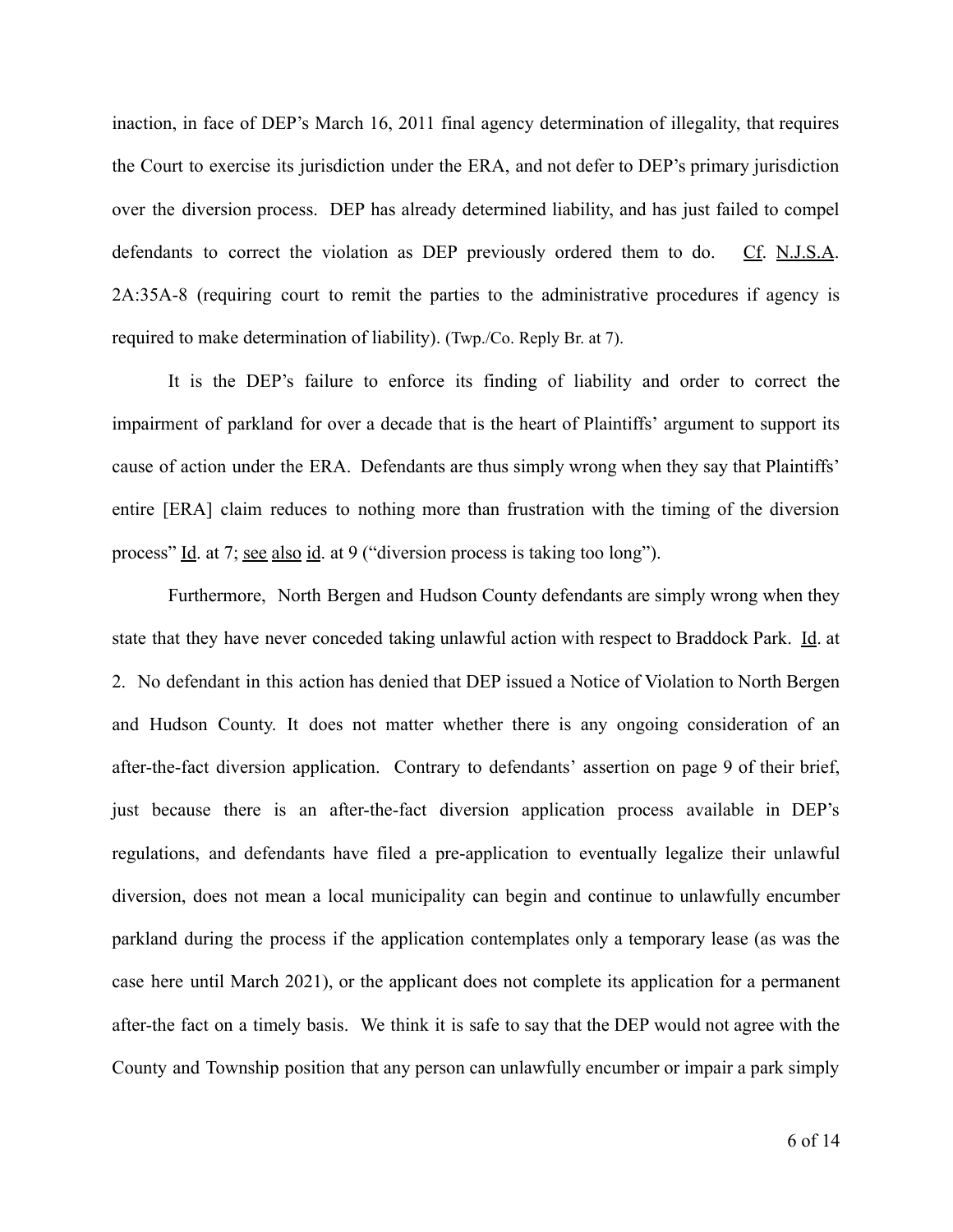because it might at some point in the future file an "after the fact" diversion application. At this time, the placement and continued presence of the trailers in Braddock Park is an "undisputed, ongoing and continuous violation of the Green Acres laws and regulations," and as a matter of policy and law should be enjoined by this Court in face of DEP's failure to do so for over twenty years.<sup>2</sup>

# III. "It is Manifest That the Interests of Justice," Permit This Court to Grant Relief Pursuant to Plaintiffs' Prerogative Writ Action Against the Hudson County and North Bergen Defendants.

As Plaintiffs explained in our initial brief at pp. 15-22, Count II of their Complaint states

a prerogative writ action against Hudson County and North Bergen defendants for their failure to

satisfy their legal obligations under the Green Acre laws and regulations to correct a final

determination of violation, and to act diligently, promptly and in good faith during the diversion

We do not imply that the agency may enlarge or contract the legal rights of the parties. When the legal rights of parties are clear, it is unjust and unfair to burden them with an administrative proceeding to vindicate their rights. . . [cases omitted] But when the determination of a legal issue must be preceded by "the taking of the necessary evidence and the making of the necessary factual findings,' it best done by the administrative agency specifically equipped to inquire into the facts.

[Boss v. Rockland Elec. Co., 95 N.J. 33, 40 (1983)]

The Boss Court, in no uncertain terms, expressed the principle that Plaintiffs now rely on to argue that this court should now exercise its jurisdiction to enforce compliance with the DEP's March 16, 2011 determination that Hudson County/North Bergen violated Green Acres laws and regulations and are obligated under the law to correct such violation, which includes the removal the unlawful encumbrances from the park.

<sup>&</sup>lt;sup>2</sup> Hudson County and North Bergen also argue that Plaintiffs' reliance on **Boss v. Rockland Elec.** Co., 95 N.J. 33 (1983) is misplaced. Twp./Co. Reply Br. at 9-10. However, that case is very supportive of the Plaintiffs' position that enforcement of their claim under the ERA does not require resolution of factual issues within the expertise of DEP. It bears repeating, the Court in Boss said as follows: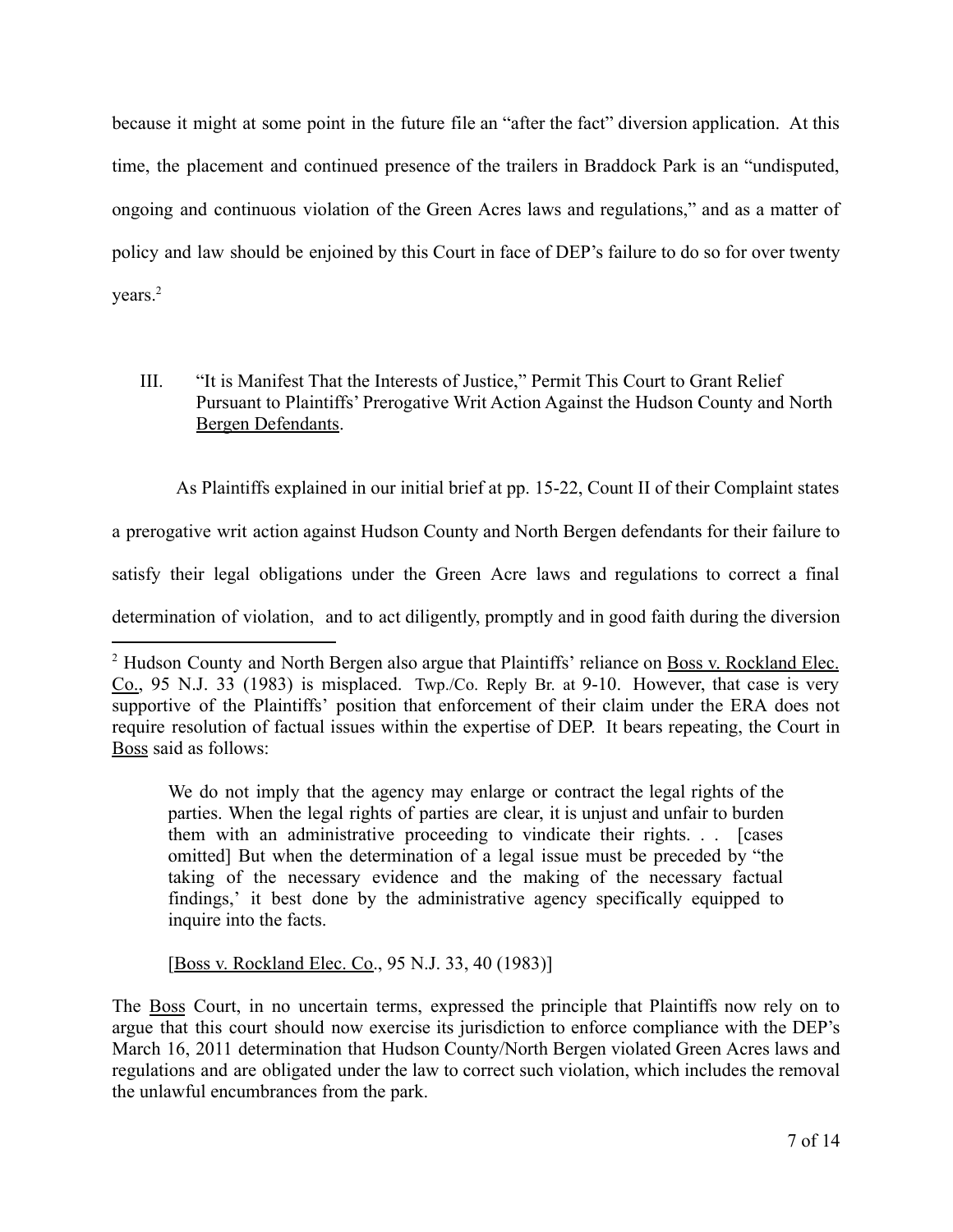process --- a process that they are required to follow to legalize an after-the fact, unapproved diversion.<sup>3</sup>

Accordingly, Plaintiffs analyzed the case law developed under  $R_4$ . 4:69-5, to establish that under the circumstances presented herein, "it is manifest that the interest of justice require" that Plaintiffs be permitted to seek judicial review of North Bergen's and Hudson County's dilatory and unreasonable conduct, which they have exhibited over the past eleven years during the DEP regulatory process. Because Plaintiffs assert that defendants are abusing the DEP administrative process itself, and DEP has been unwilling (or unable) to enforce its order to correct the ongoing violation on a timely basis, it is futile and senseless to require Plaintiffs to wait until the after-the fact diversion process is completed in order for Plaintiffs to secure the relief they are requesting pursuant to Count II: An enforceable and reasonable timeline to be imposed by this Court on

<sup>3</sup> Specifically, Plaintiffs have submitted documents that they certified they received pursuant to OPRA requests submitted to DEP, the New Jersey Department of Education, North Bergen or the North Bergen Board of Education or downloaded from DEP, Green Acre's website, some of which defendants have re-submitted in their Counter-Statement of Undisputed Material Facts, and have thus accepted as accurate. These documents tell a narrative of what has occurred since North Bergen placed 17 trailers on the ballfield in Braddock Park in 2001, and more specifically, what has occurred since DEP issued its final agency determination that North Bergen/Hudson County had unlawfully diverted Green-Acres dedicated parkland. Such documents directly support Plaintiffs' allegations that defendants did not notify Green Acres in 2001 about their illegal diversion; did not adhere to the terms of their initial 2011 lease (including removing the trailers by July, 2013); did not file a diversion application until 15 years after the unlawful diversion of dedicated parkland; have consistently failed to respond on a timely basis to DEP's incompleteness review leaving the diversion process in its pre-application stage for over eleven years; have failed to adhere to the terms ordered by DEP once the diversion application commenced to remove the trailers no later than August, 31, 2021 (Walden Cert., Ex. F); have failed to ensure the removal of the trailers to implement the will of North Bergen voters as expressed in the 2018 bond referendum enabling the purchase of the Hudson County High-Tech building and the implementation of the reorganization plan approved by NJDOE in October 2018 permitting the reorganization of the North Bergen schools to permit the placement of all pre-K children in existing elementary schools; and, most recently, have further delayed the diversion process by filing a new diversion pre-application in March 2021 for a permanent after-the-fact diversion without adequately explaining why, after twenty-one years they are unable to house their pre-school program in proper and safe educational facilities.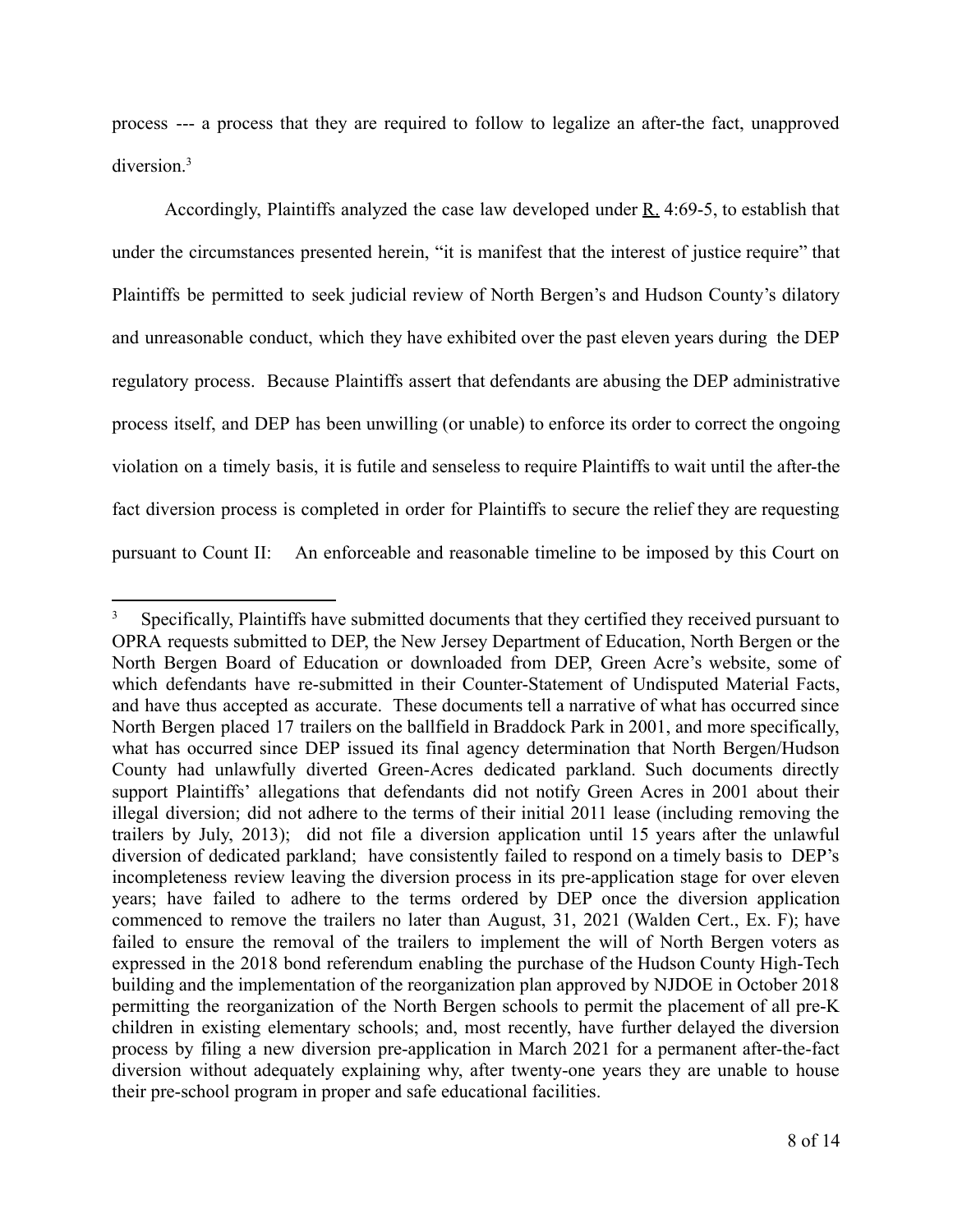North Bergen and Hudson County to correct the significant impairment of public parkland that has been going on for over twenty years.

In their initial brief, North Bergen and Hudson County defendants acknowledged that Count II constituted a prerogative writ action and simply argued that Plaintiffs must exhaust their administrative remedies, regardless of how long the regulatory process drags on. Implicitly acknowledging that the DEP diversion process is not a remedy for the public, but rather a remedy for themselves (i.e., an opportunity for North Bergen and Hudson County to correct their violation and legalize an after-the-fact diversion<sup>4</sup>), defendants now explicitly argue that their dilatory conduct is permitted simply because Green Acre regulations do not include a timetable. (Twp./Co. Reply Br. at 2-3). They also point to the language "or longer" in Ms. Armstrong's e-mail to Robert Walden, (Walden Cert., Ex. G) to neutralize Plaintiffs' assertion that a diversion process that typically takes "anywhere from 9 months to a year'' has now gone on for eleven years with no after-the-fact diversion final agency decision in sight.

The bottom line is that North Bergen and Hudson County are abusing the diversion process by failing to correct the ongoing impairment of dedicated parkland as ordered by DEP. DEP has failed or been unable to control its own regulatory process, and so this Court must compel defendants to adhere to a reasonable timeline to move their diversion application to completion. Such an order must also include a date certain as to when defendants must remove the trailers in accord with their previous commitments to DEP and the public. Members of Plaintiff Save Braddock Park-Safe Schools represent all North Bergen residents who voted in

<sup>&</sup>lt;sup>4</sup> See Twp./Co. Reply Br. at 2 (Plaintiffs "cast aspersions upon the Township/County for simply exercising the right to avail itself of the diversion process afforded by the Green Acres Program regulations."); Id. at 15 (By seeking judicial review of the Township's/County's conduct during the diversion process, "Plaintiffs seek to preclude the Township/County from exhausting its administrative remedies.").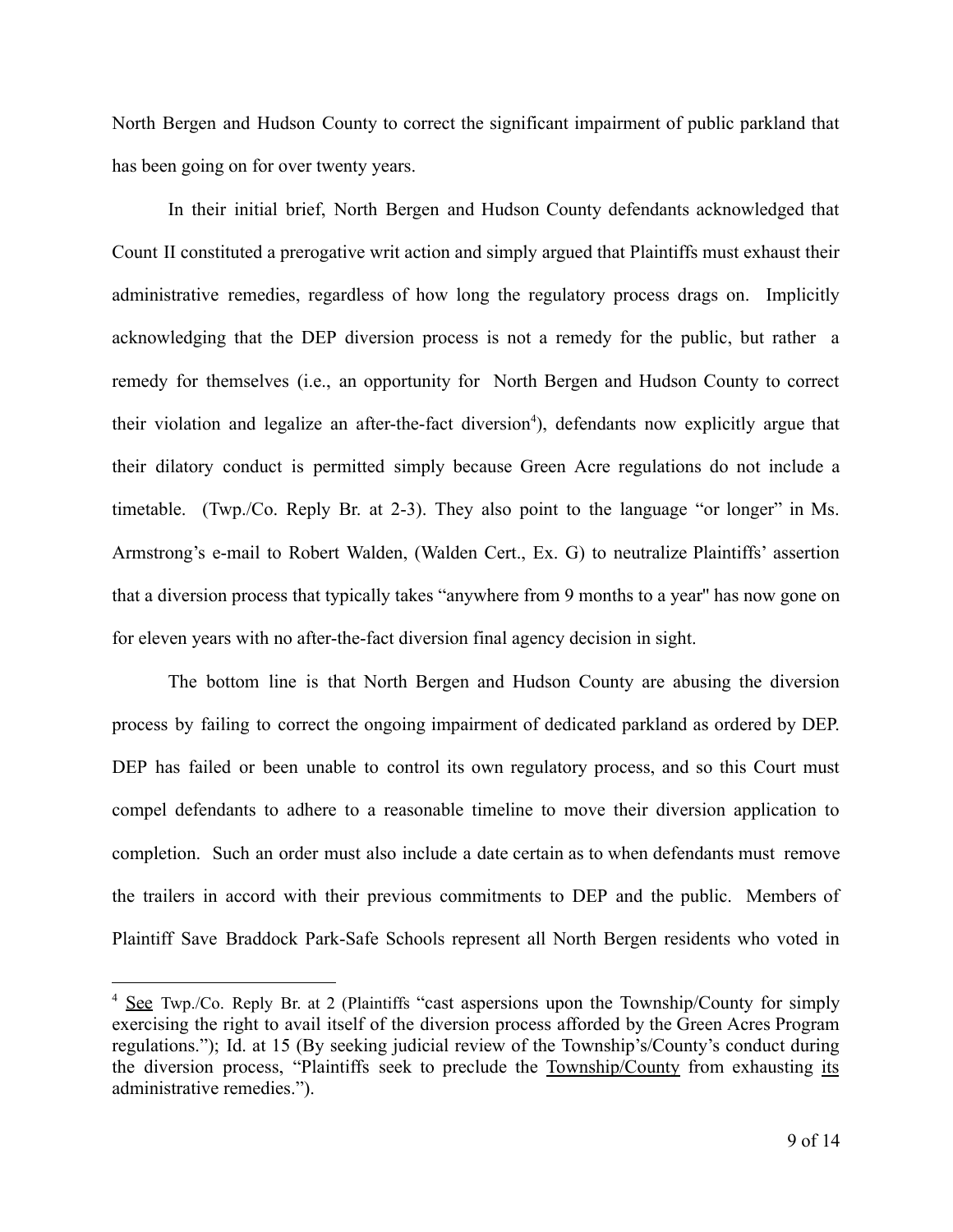2018 to approve a bond referendum to finance the purchase of the Hi-Tech building in order to enable the reorganization of the North Bergen school system, which in turn would enable the transfer of the pre-K program to existing elementary schools.

## IV. DEP is a Necessary and Indispensable Party to This Action.

Though DEP has not submitted a brief in further support of their motion to dismiss or in opposition to Plaintiffs' Cross Motion for Summary Judgement on Counts I and II of the Complaint lodged against North Bergen and Hudson County defendants, its silence is telling. First and foremost, DEP has not denied Plaintiffs' position that the agency is a necessary and indispensable party, which is required to receive notice under the ERA, which has issued a final agency decision (on March 16, 2011) which is compatible with the relief Plaintiffs now seek, and which has a property interest in the subject matter of this instant action . For over a decade, DEP has let a violation of its regulations continue to exist, and has failed to enforce its numerous deadlines for removal of the trailers. The DEP must protect the public's interest in parkland throughout the State by remaining as a party to this action.

Furthermore, it is clear that pursuant to Counts I and II, Plaintiffs seek declaratory and injunctive relief that DEP itself has been seeking since April 2011: 1) expeditious removal of the trailers from the parkland by a date certain, see Steinhagen Cert., Ex. K (E-mail dated June 8, 2017 between Martha Sapp, Green Acres Program Director to Bernadette, North Bergen official);<sup>5</sup> and timely submission of information and documents needed to move the diversion

<sup>5</sup> The e-mail reads in part, "While we know that [the Township] can't guarantee the acquisition of the High Tech high school, please know that we are not entertaining a back-up plan. Removing the trailers as quickly as possible is the only scenario we are considering, and is what the Township has assured all will happen. Allowing the trailers to remain permanently is not an option." (emphasis added).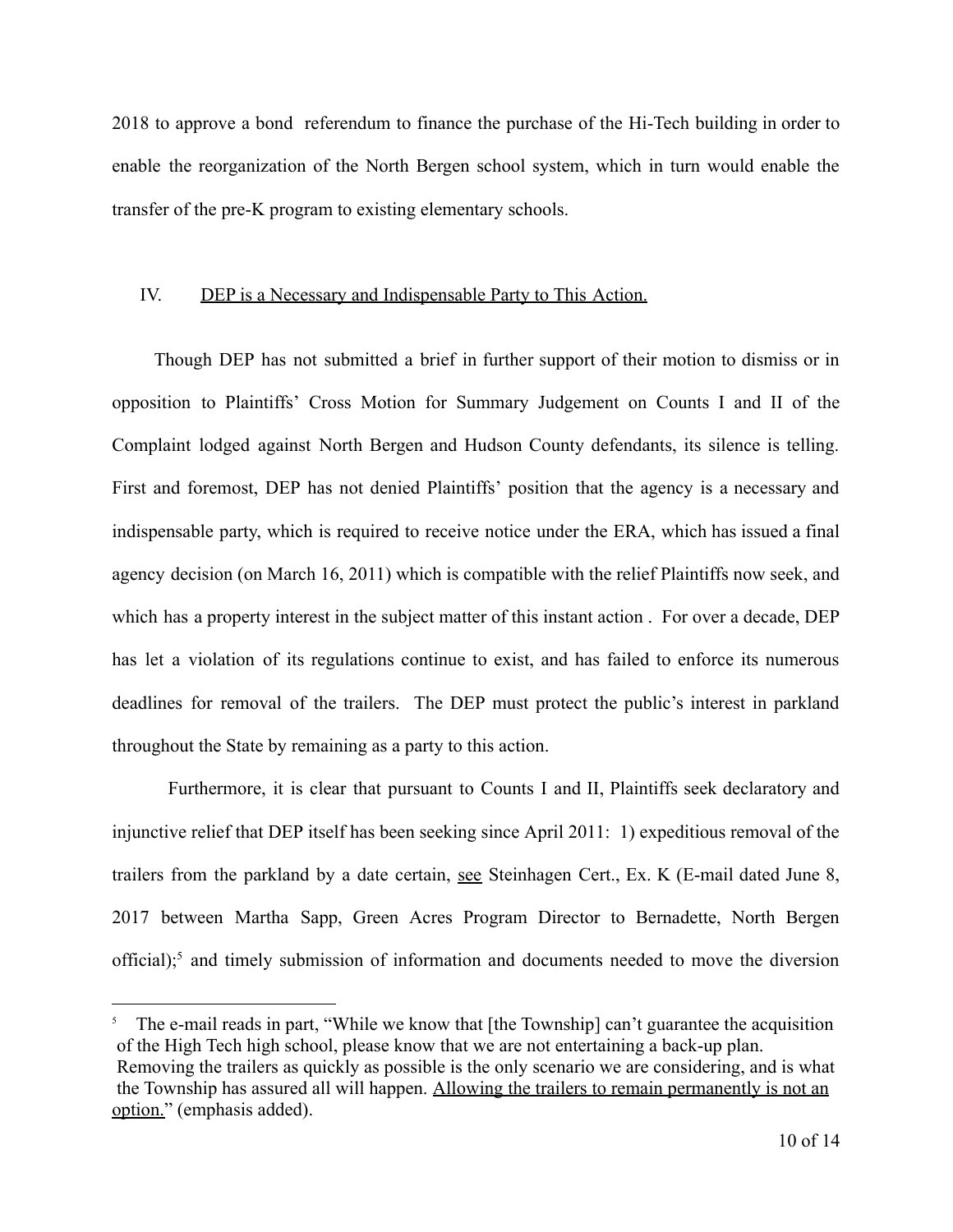pre-application into its next stages: submission of a final application, the holding of a public hearing thereon and a decision that would need to be approved by the Commissioner and the State House Commission. See e.g., Walden Cert., Ex. F1 (E-mail dated August 4, 2017 from Martha Sapp to Susan McCurrie, North Bergen official, expressing frustration with the Township's failure to submit requested documents in a timely fashion). Intervention by this Court to compel North Bergen and Hudson County to comply with the Green Acres' diversion statute by curing the admitted violation, and proceeding on a timely basis to legalize the after-the-fact diversion is required, and most likely would be welcome by DEP. 6

## V. Defendants Do Not Dispute the Facts Necessary to Grant Plaintiffs' Requested Relief Under Counts I and II of Their Complaint.

In their brief, North Bergen and Hudson County malign Plaintiffs' efforts to support their cross-motion for summary judgment by producing documents that they received either from the defendants in this matter or other government agencies by alleging that their sole "goal . . . is clearly to inundate the Court with superfluous and immaterial information in an effort to distract this Court's attention from the procedural bar to their claims." Twp./Co. Reply Br. at 1. They then go through each of Plaintiffs' undisputed facts imposing technical rules regarding authentication and hearsay, but do not deny that the documents produced are relevant and material to Plaintiffs' request for declaratory and injunctive relief. Indeed, in many cases, they

<sup>&</sup>lt;sup>6</sup> In their brief, North Bergen and Hudson County, assert that Plaintiffs hold "contrasting" positions [with respect for the need for discovery while stating that there are no genuine issues of fact, which] are irreconcilable. Twp./Co. Reply Br. at 26. This statement is false. Plaintiffs clearly take the position that with respect to Counts I and II, this Court can render a summary judgment decision based on several undisputed material facts. On the other hand, the need for further discovery is relevant solely to Count III lodged against DEP. Plaintiffs are clear that they are not seeking summary judgment against DEP at this time.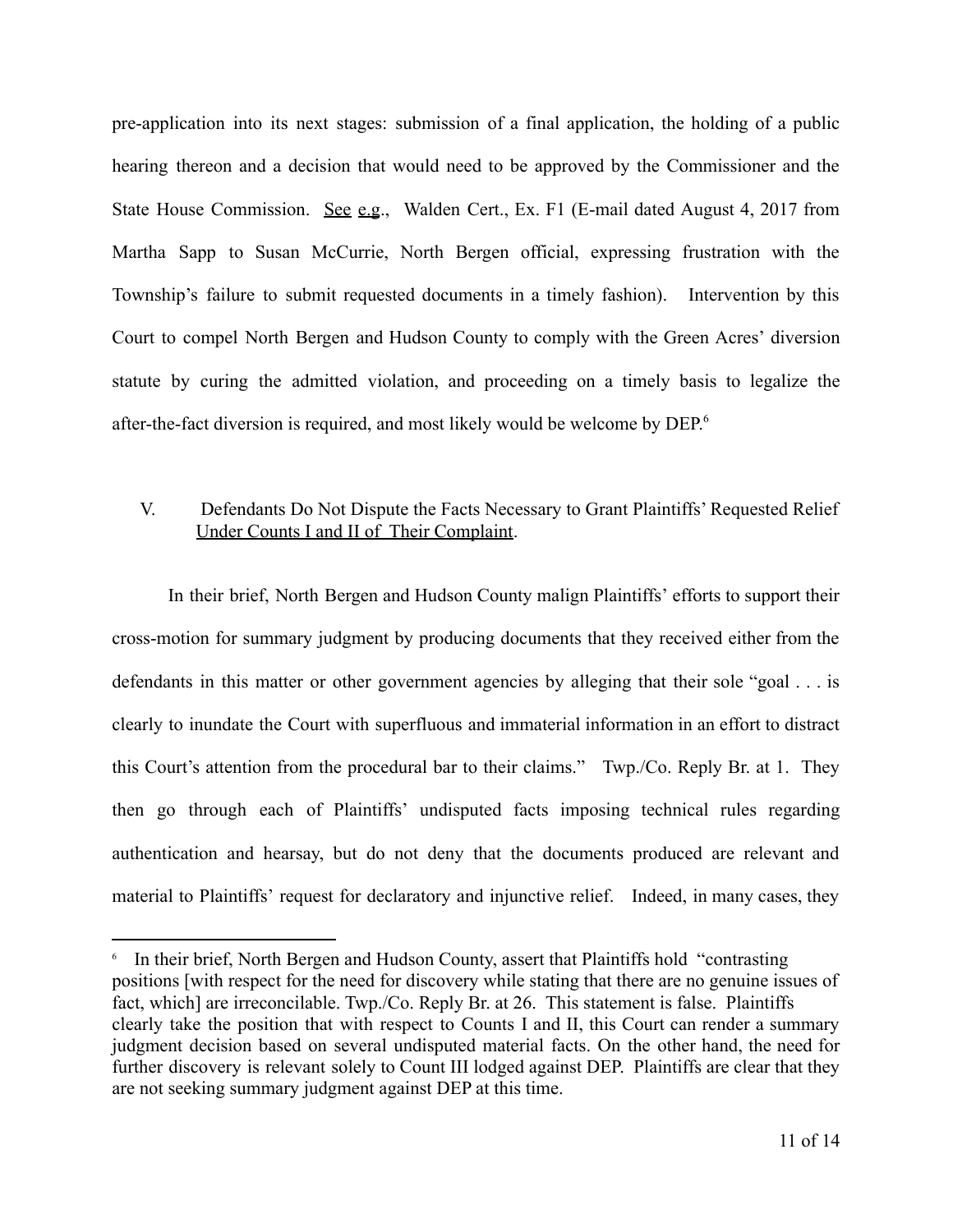turn around and produce the same documents, such as the lease and addendums between Hudson County and North Bergen that were approved by DEP, in their Counter-Statement of Material Facts.

In addition to telling the court that it must ignore documents Plaintiffs received from government agencies pursuant to OPRA, because they are not authenticated or constitute hearsay (insofar as Mr. Walden or his counsel were not participants in the conversations the exhibits document), defendants repeat the same objections for each material fact without carefully examining the underlying statements. For example, with respect to Plaintiffs' SUMF,  $\mathbb{Z}^2$ 4, they say that "Mr. Walden does not provide the basis for his personal knowledge of these facts." However, if one looks at his certification at ¶17, he clearly states that "I notified the Green Acres program of the impending availability of the vacated 10-acre Hi-Tech High School campus and suggested that North Bergen could use HI-Tech as the means of solving North Bergen's noncompliance with Green Acres laws and regulations." The use of the word "I" in describing a certain action is the basis of his personal knowledge for the statement included in Plaintiffs' SMUF.

It is certainly unfair of the defendants to ask this Court to totally dismiss Plaintiffs' statements as incompetent evidence simply because they rely on the authenticity of the documents produced by government pursuant to OPRA, express knowledge that they garnered by participating as voters in a bond referendum election, or rely on statements made by municipal officials as presented in newspaper articles. Though Plaintiffs acknowledge that information presented in newspaper articles is technically hearsay, that does not mean that this Court cannot consider such information when determining a summary judgment motion. In any event, defendants' insistence on imposing technical rules of evidence as a means to deny facts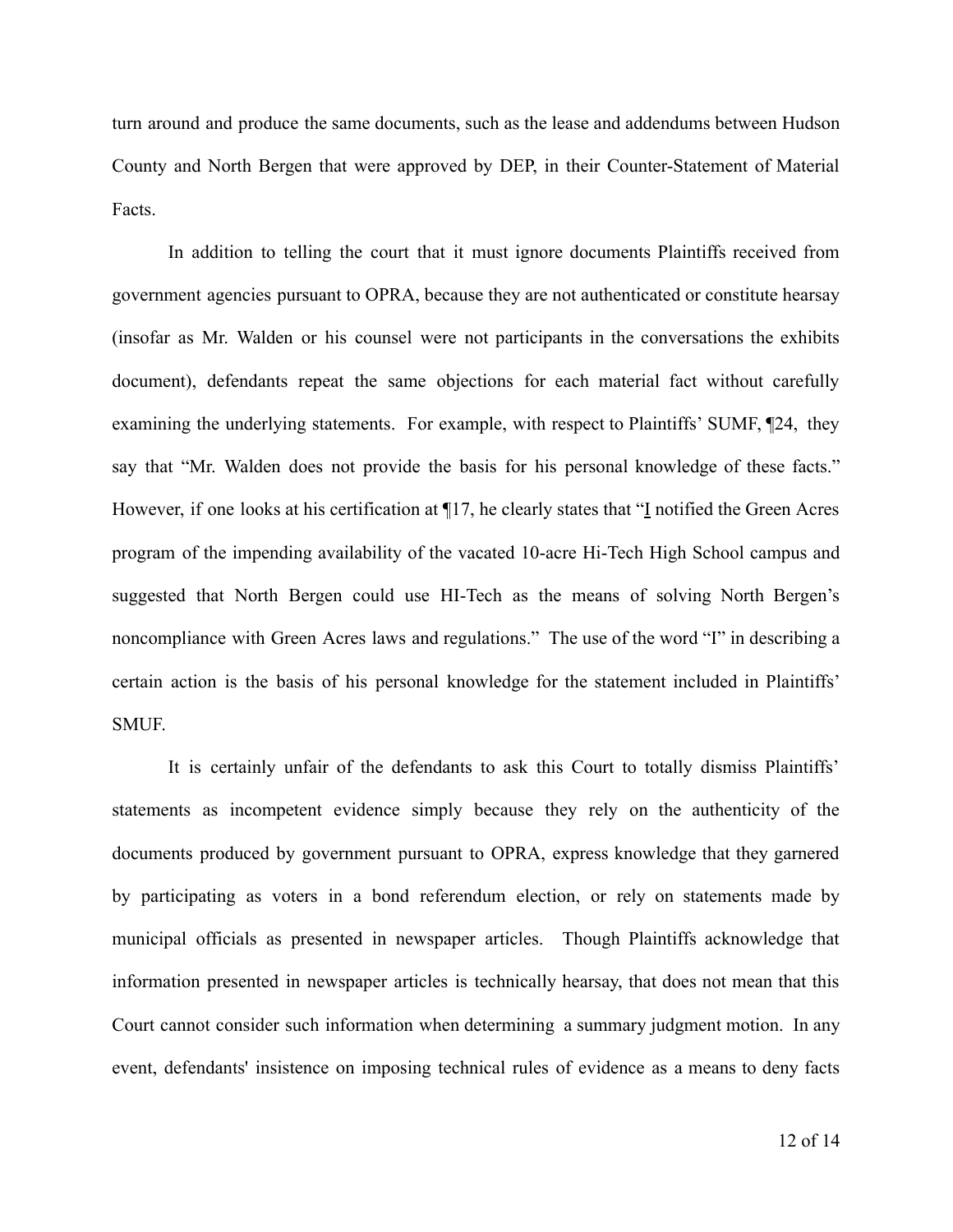that are clearly relevant and which they do not deny is not helpful in resolving this matter. This litigation is one of great public import, and Plaintiffs are trying to vindicate important public rights of access to Green Acres dedicated parkland against municipal defendants who have failed to cure an unlawful diversion for over twenty years. This is not a game of cat and mouse, especially since all the defendants in this matter are able to authenticate the documents on which Plaintiffs rely.

Nonetheless, either DEP or North Bergen have produced documents themselves on which this Court can grant summary judgment in favor of Plaintiffs on Count I and II of the Complaint: the March 16, 2011 Notice of Violation and Order; the Lease and Addendums setting forth different dates by which the trailers were to be removed and the parkland restored; the filing of the first pre-application in January 2016 for a temporary lease and after-the fact diversion approval; and the filing of the second pre-application for a permanent after-the-fact diversion on March 5, 2021.